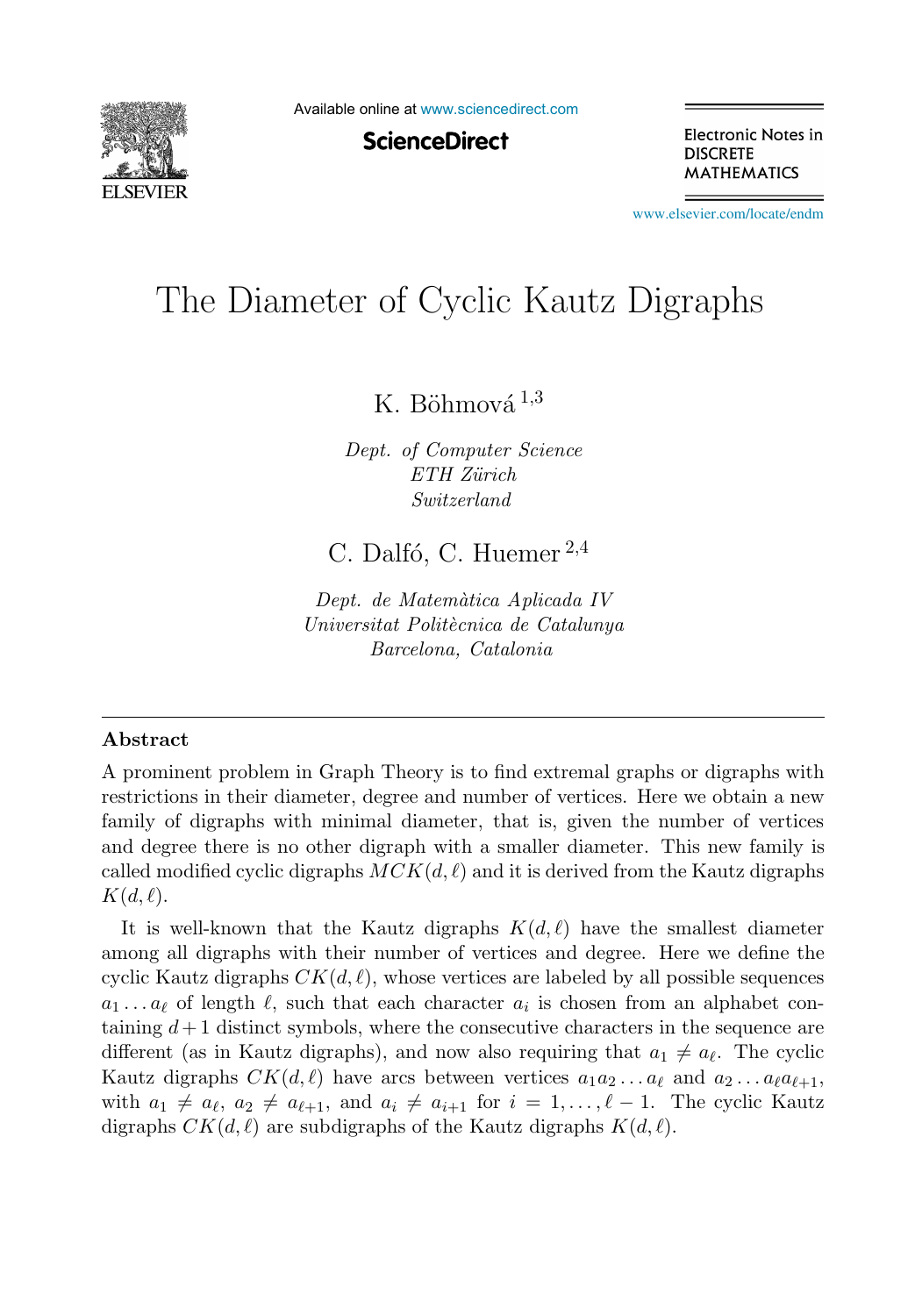We give the main parameters of  $CK(d, \ell)$  (number of vertices, number of arcs, and diameter). Moreover, we construct the modified cyclic Kautz digraphs  $MCK(d, \ell)$ to obtain the same diameter as in the Kautz digraphs, and we show that  $MCK(d, \ell)$ are d-out-regular. Finally, we compute the number of vertices of the iterated line digraphs of  $CK(d, l)$ .

Keywords: Kautz digraphs, diameter, line digraphs, partial line digraphs.

### **1 Introduction**

A prominent problem in Graph Theory is to find extremal graphs or digraphs satisfying one or more restrictions in their diameter, degree and number of vertices. In this paper, we obtain a new family of digraphs with minimal diameter, in the sense that given the number of vertices and degree there is no other digraph with a smaller diameter. This new family is called modified cyclic Kautz digraphs  $MCK(d, l)$  and it is derived from the family of the Kautz digraphs  $K(d, \ell)$ .

It is well-known that the Kautz digraphs  $K(d, \ell)$ , where d is the degree, have vertices labeled by all possible sequences  $a_1 \ldots a_\ell$  of length  $\ell$  with different consecutive symbols,  $a_i \neq a_{i+1}$  for  $i = 1, \ldots, \ell - 1$ , from an alphabet of  $d + 1$ distinct symbols. In this paper, we define the cyclic Kautz digraphs  $CK(d, \ell)$ (see Figure 1), where the labels of their vertices are defined as the ones of the Kautz digraphs, with the additional requirement that the first and the last symbol must be different  $(a_1 \neq a_\ell)$ . The cyclic Kautz digraphs  $CK(d, \ell)$  have arcs between vertices  $a_1 a_2 \ldots a_\ell$  and  $a_2 \ldots a_\ell a_{\ell+1}$ , with  $a_1 \neq a_\ell$ ,  $a_2 \neq a_{\ell+1}$ , and  $a_i \neq a_{i+1}$  for  $i = 1, \ldots, \ell-1$ . By this definition, we observe that the cyclic Kautz digraphs  $CK(d, \ell)$  are subdigraphs of the Kautz digraphs  $K(d, \ell)$ . Unlike in Kautz digraphs  $K(d, \ell)$ , any label of a vertex of  $CK(d, \ell)$  can be cyclically shifted to form again a label of a vertex of  $CK(d, \ell)$ . In contrast to the Kautz digraphs, the cyclic Kautz digraphs  $CK(d, \ell)$  are not d-regular (neither d-out-regular). Therefore, for  $CK(d, l)$  the meaning of d is the size of the alphabet minus one. Moreover, for  $\ell > 3$ , d also corresponds to the

<sup>&</sup>lt;sup>1</sup> K. Böhmová is a recipient of the Google Europe Fellowship in Optimization Algorithms, and this research is supported in part by this Google Fellowship.

<sup>&</sup>lt;sup>2</sup> Research of C. Dalfó supported by projects MINECO MTM2011-28800-C02-01, and 2014SGR1147 from the Catalan Government. Research of C. Huemer supported by projects MINECO MTM2012-30951 and Gen. Cat. DGR 2014SGR46.

 $3$  Email: katerina.boehmova@inf.ethz.ch

<sup>4</sup> Email: {cristina.dalfo,clemens.huemer}@upc.edu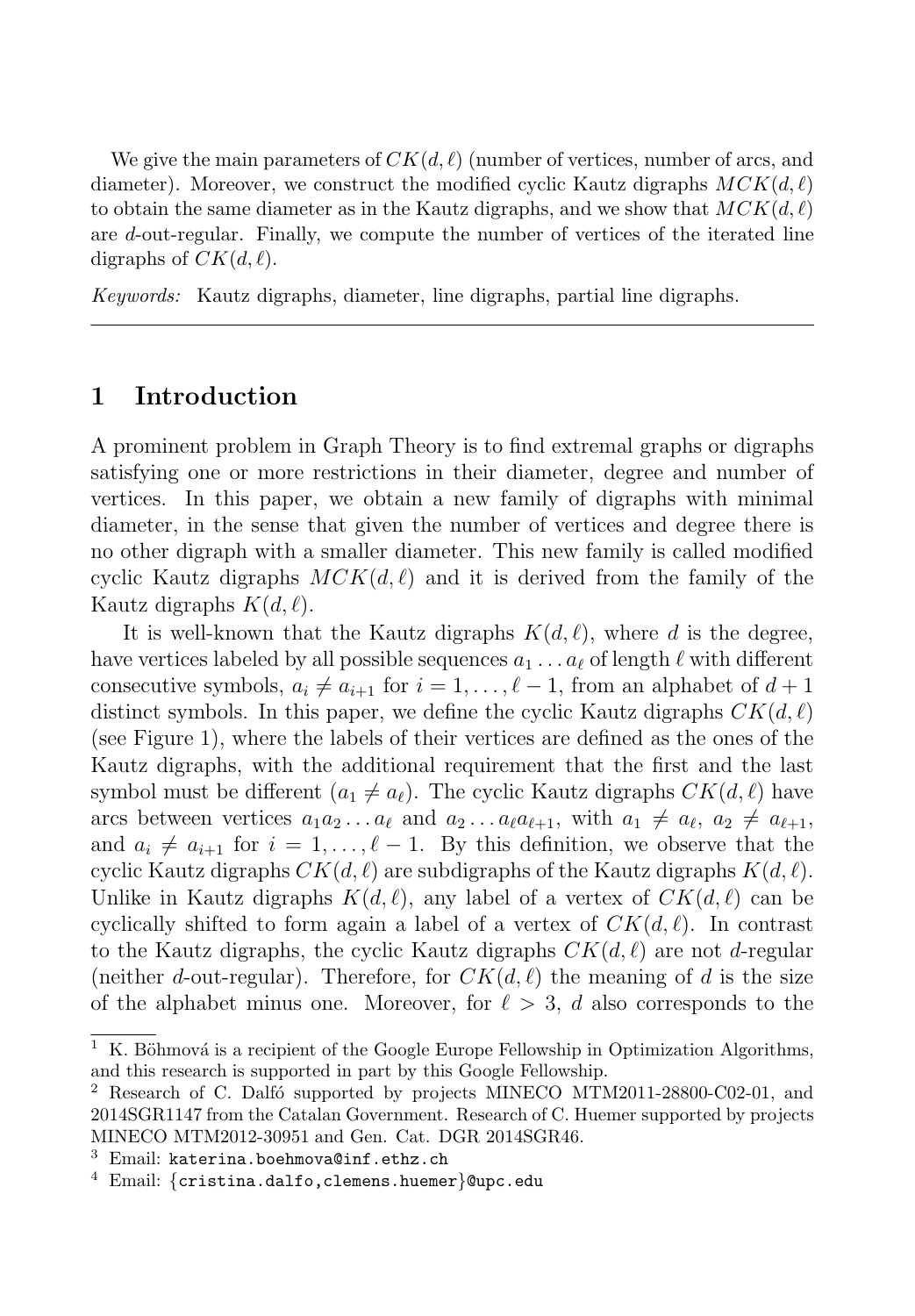maximum out-degree of  $CK(d, \ell)$ .

The cyclic Kautz digraphs  $CK(d, l)$  are related to cyclic codes. A linear code C of length  $\ell$  is called cyclic if, for every codeword  $c = (c_1, \ldots, c_\ell)$ , the codeword  $(c_{\ell}, c_1, \ldots, c_{\ell-1})$  is also in C. This cyclic permutation allows to identify codewords with polynomials. For more information about cyclic codes, see Van Lint [\[4\]](#page-7-0) (Chapter 6).

The Kautz digraphs  $K(d, \ell)$  can also be defined as iterated line digraphs of the complete symmetric digraphs  $K_{d+1}$  (see Fiol, Yebra and Alegre [\[2\]](#page-7-0)). This also means that  $K(d, \ell)$  can be obtained as the line digraph of  $K(d, \ell - 1)$ .

Fiol and Lladó defined in [\[1\]](#page-7-0) the partial line digraph  $PL(G)$  of a digraph  $G$ , where some (but not necessarily all) of the arcs in  $G$  become vertices in  $PL(G)$ . They proved that, if G is a d-out-regular digraph  $(d > 1)$  with order N and diameter D, the order  $N_{PL}$  and diameter  $D_{PL}$  of a partial line digraph  $PL(G)$  satisfy  $N \leq N_{PL} \leq dN$  and  $D \leq D_{PL} \leq D+1$ , respectively. Moreover, they showed that  $PL(G)$  is also d-out-regular.

For a comparison between the partial digraph technique and other construction techniques to obtain digraphs with minimum diameter see Miller, Slamin, Ryan and Baskoro  $[6]$ . Since these techniques are related to the degree/diameter problem, we also refer to the comprehensive survey of this problem by Miller and Sirán  $[5]$ .

This paper is organized as follows. We give in Section 2 the main parameters of the cyclic Kautz digraphs  $CK(d, l)$ , that is, the number of vertices, number of arcs, and diameter. Then, in Section 3, we construct the modified cyclic Kautz digraphs  $MCK(d, l)$  in order to obtain digraphs with the same diameter as the Kautz digraphs, and we show that  $MCK(d, \ell)$  are dout-regular. Finally, in Section 4, we obtain the number of vertices of the t-iterated line digraph of  $CK(d, \ell)$  for  $1 \leq t \leq \ell - 2$ , and for the case of  $CK(d, 4)$  for all values of t. For the particular case of  $CK(2, 4)$ , these numbers of vertices follow a Fibonacci sequence. With the line digraph technique, we obtain digraphs with small diameter, small out-degrees and large number of vertices.

We use the habitual notation for digraphs, that is, a *digraph*  $G = (V, E)$ consists of a (finite) set  $V = V(G)$  of vertices and a set  $E = E(G)$  of arcs (directed edges) between vertices of G. As the initial and final vertices of an arc are not necessarily different, the digraphs may have loops (arcs from a vertex to itself), but not multiple arcs, that is, there is at most one arc from each vertex to any other. If  $a = (u, v)$  is an arc between vertices u and v, then vertex  $u$  (and arc  $a$ ) is adjacent to vertex  $v$ , and vertex  $v$  (and arc  $a$ ) is adjacent from v. Let  $\Gamma_G^+(v)$  and  $\Gamma_G^-(v)$  denote the set of vertices adjacent from and to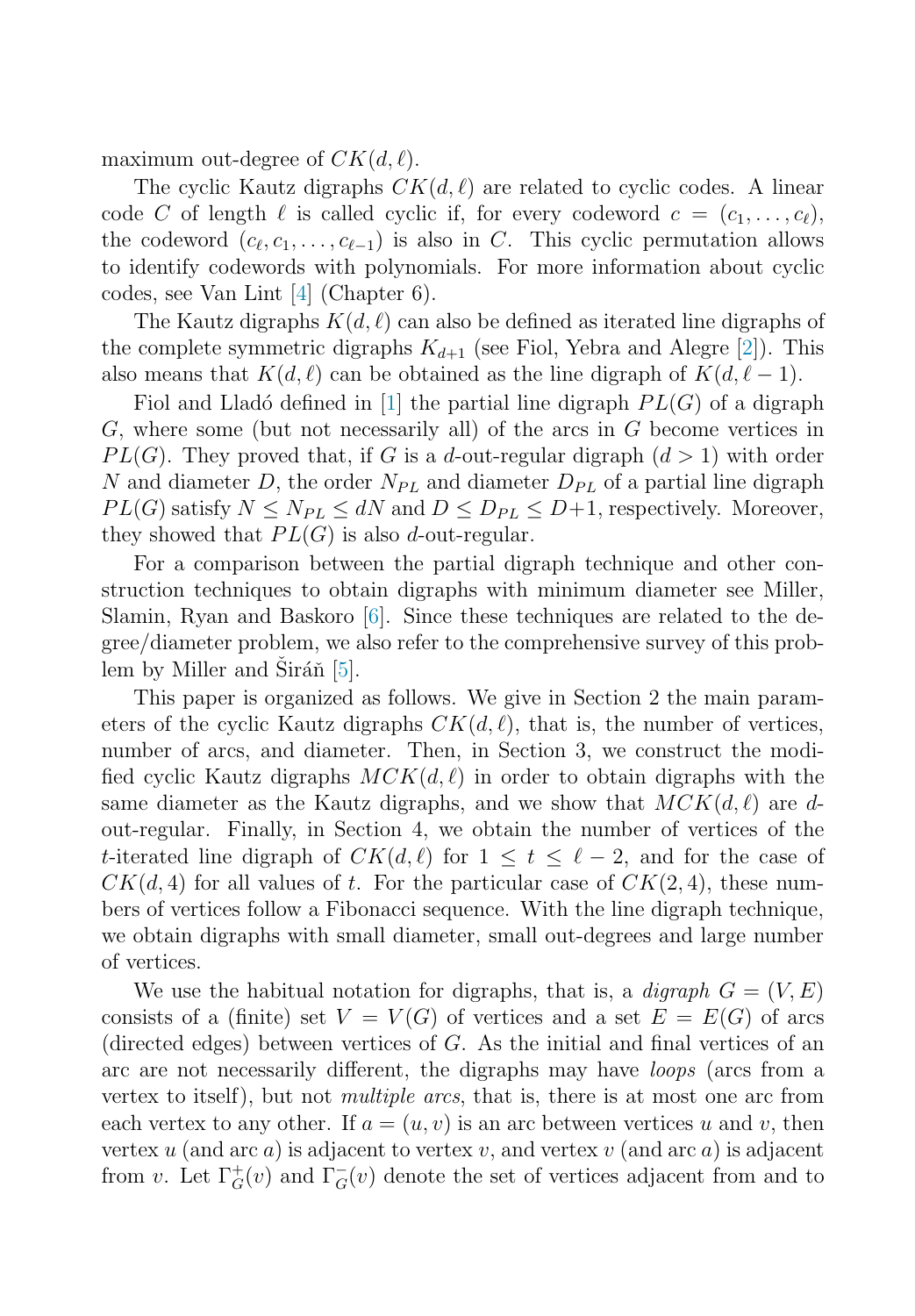

Fig. 1. The cyclic Kautz digraphs  $CK(2,3)$  and  $CK(2,4)$ .

vertex v, respectively. Their cardinalities are the *out-degree*  $\delta_G^+(v) = |\Gamma_G^+(v)|$ of vertex v, and the in-degree  $\delta_{\overline{G}}(v) = |\Gamma_{G}(v)|$  of vertex v. Digraph G is called d-out-regular if  $\delta_G^+(v) = d$  for all  $v \in V$ , d-in-regular if  $\delta_G^-(v) = d$  for all  $v \in V$ , and *d*-regular if  $\delta_G^+(v) = \delta_G^-(v) = d$  for all  $v \in V$ .

We omit all the proofs because of space limitations.

## **2 Parameters of the cyclic Kautz digraphs**

#### 2.1 Number of vertices and number of arcs

**Proposition 2.1** The number of vertices of the cyclic Kautz digraph  $CK(d, \ell)$ is  $(-1)^{\ell}d + d^{\ell}$ .

**Proposition 2.2** The number of arcs of the cyclic Kautz digraph  $CK(d, \ell)$ for  $\ell \geq 3$  is

$$
(d+1)d^{\ell} - (2d-1)[(-1)^{\ell-1}d + d^{\ell-1}].
$$

#### 2.2 Diameter

First, let us fix  $\{0, 1, ..., d\}$  to be the alphabet of  $CK(d, \ell)$ . We introduce the concept of the disc representation of a vertex of a cyclic Kautz digraph. The label of a vertex v of a cyclic Kautz digraph  $CK(d, \ell)$  can be written circularly on a disc with a marked start. We refer to this as a disc representation of the vertex v (in short, the *disc of v*). Then, there is a path from a vertex u to a vertex v in  $CK(d, \ell)$  if and only if the disc of v can be obtained from the disc of u by a sequence of the two following operations: Rotation of the disc, and swap of one symbol (in a valid way). In particular, in those cases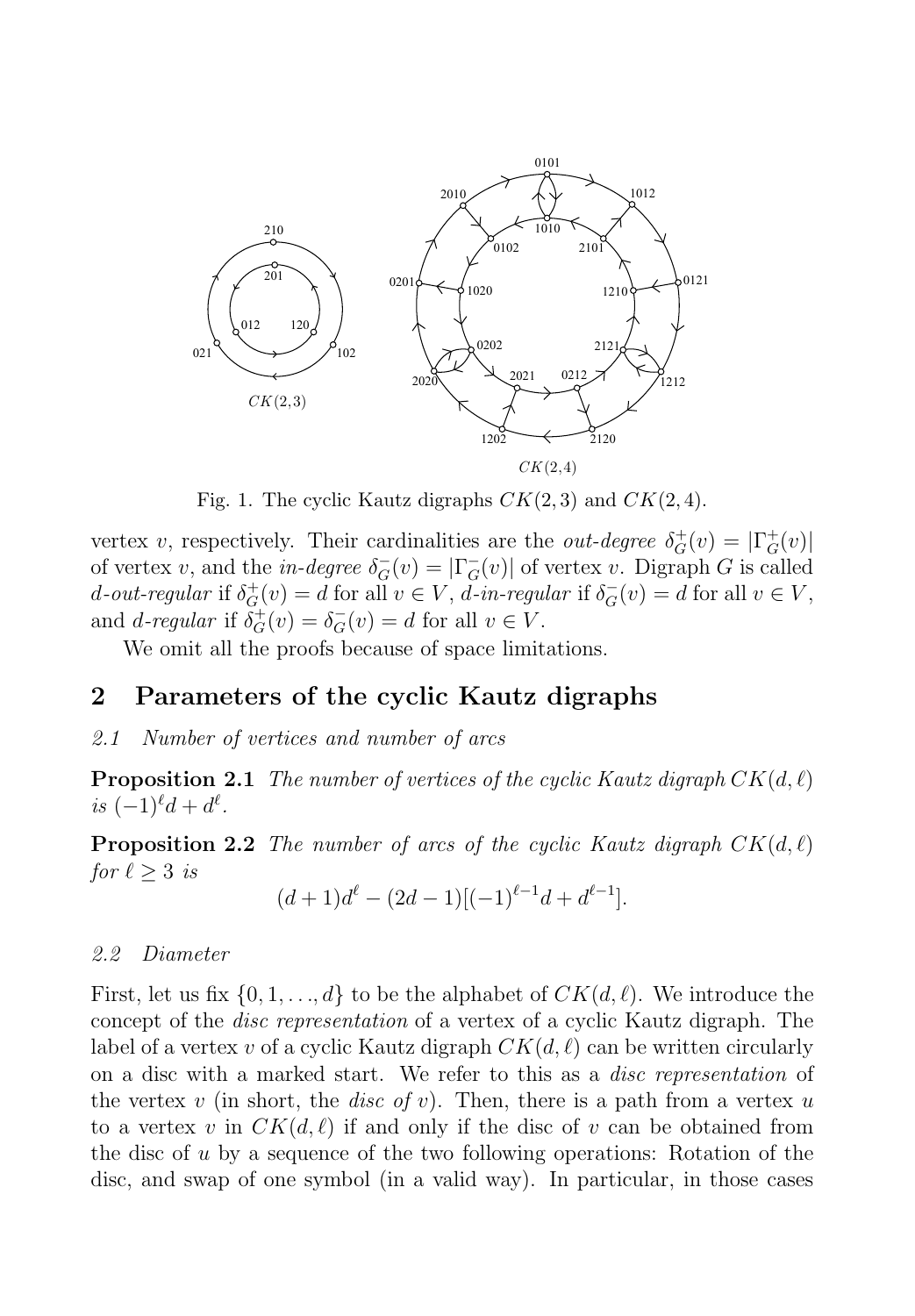|                |  | າ | Q           |  | $\geqslant\!5$ |
|----------------|--|---|-------------|--|----------------|
|                |  |   |             |  |                |
|                |  |   | $\infty$    |  | $\infty$       |
| 3              |  |   | $2\ell-1$   |  |                |
| ${\geqslant}4$ |  |   | $2\ell - 2$ |  |                |

Fig. 2. Summary of the diameter of  $CK(d, \ell)$ , depending on the values of d and  $\ell$ .

where  $CK(d, \ell)$  is not connected (and thus the diameter is  $\infty$ ), considering vertices in the disc representation helps us to identify 2 vertices of different components.

To obtain the diameter of  $CK(d, l)$  we distinguish some cases, depending on the value of  $d$  and  $\ell$ . For each case, we show that there is a path of a certain length between every pair of vertices, and we give two vertices at this distance. We summarize the diameter of  $CK(d, \ell)$  in the following result (see Figure 2 for an overview).

**Theorem 2.3** The diameter of  $CK(d, 1)$  is 1. The diameter of  $CK(1, \ell \geq 2)$ is 1 if  $\ell$  is even  $(CK(1, \ell \geq 2)$  does not exist if  $\ell$  is odd). The diameter of  $CK(d \geq 2, 2)$  is 2. The diameter of  $CK(2, 3)$  is infinite. The diameter of  $CK(2, 4)$  is  $7 (= 2\ell - 1)$ . The diameter of  $CK(2, \ell \geq 5)$  is infinite. The diameter of  $CK(d \geq 3,3)$  is  $5 (= 2\ell - 1)$ . The diameter of  $CK(3, \ell \geq 3)$  is  $2\ell - 1$ . Finally, the diameter of  $CK(d \ge 4, \ell \ge 4)$  is  $2\ell - 2$ .

## **3 The modified cyclic Kautz digraphs**

Recall that the diameter of the Kautz digraphs is optimal, that is, for a fixed out-degree d and number of vertices  $(d+1)d^{\ell-1}$ , the Kautz digraph  $K(d,\ell)$ has the smallest diameter  $(D = \ell)$  among all digraphs with  $(d+1)d^{\ell-1}$  vertices and degree d (see Li, Lu and Su  $[3]$ ). Since the diameter of the cyclic Kautz digraphs  $CK(d, \ell)$  is greater than the diameter of the Kautz digraphs  $K(d, \ell)$ , we construct the *modified cyclic Kautz digraphs*  $MCK(d, \ell)$  by adding some arcs to  $CK(d, \ell)$ , in order to obtain the same diameter as  $K(d, \ell)$ .

In cyclic Kautz digraphs  $CK(d, l)$ , a vertex  $a_2 \ldots a_{l+1}$  is forbidden if  $a_2 =$  $a_{\ell+1}$ . For each such vertex, we replace the first symbol  $a_2$  by one of the possible symbols  $a'_2$  such that now  $a'_2 \neq a_3, a_{\ell+1}$  (so  $a'_2 \ldots a_{\ell+1}$  represents an allowed vertex). Then, we add arcs from vertex  $a_1 \dots a_\ell$  to vertex  $a'_2 \dots a_{\ell+1}$ , with  $a_1 \neq a_\ell$  and  $a_2' \neq a_3, a_{\ell+1}$ . Note that  $CK(d, \ell)$  and  $MCK(d, \ell)$  have the same vertices, because we only add arcs to  $CK(d, \ell)$  to obtain  $MCK(d, \ell)$ . See a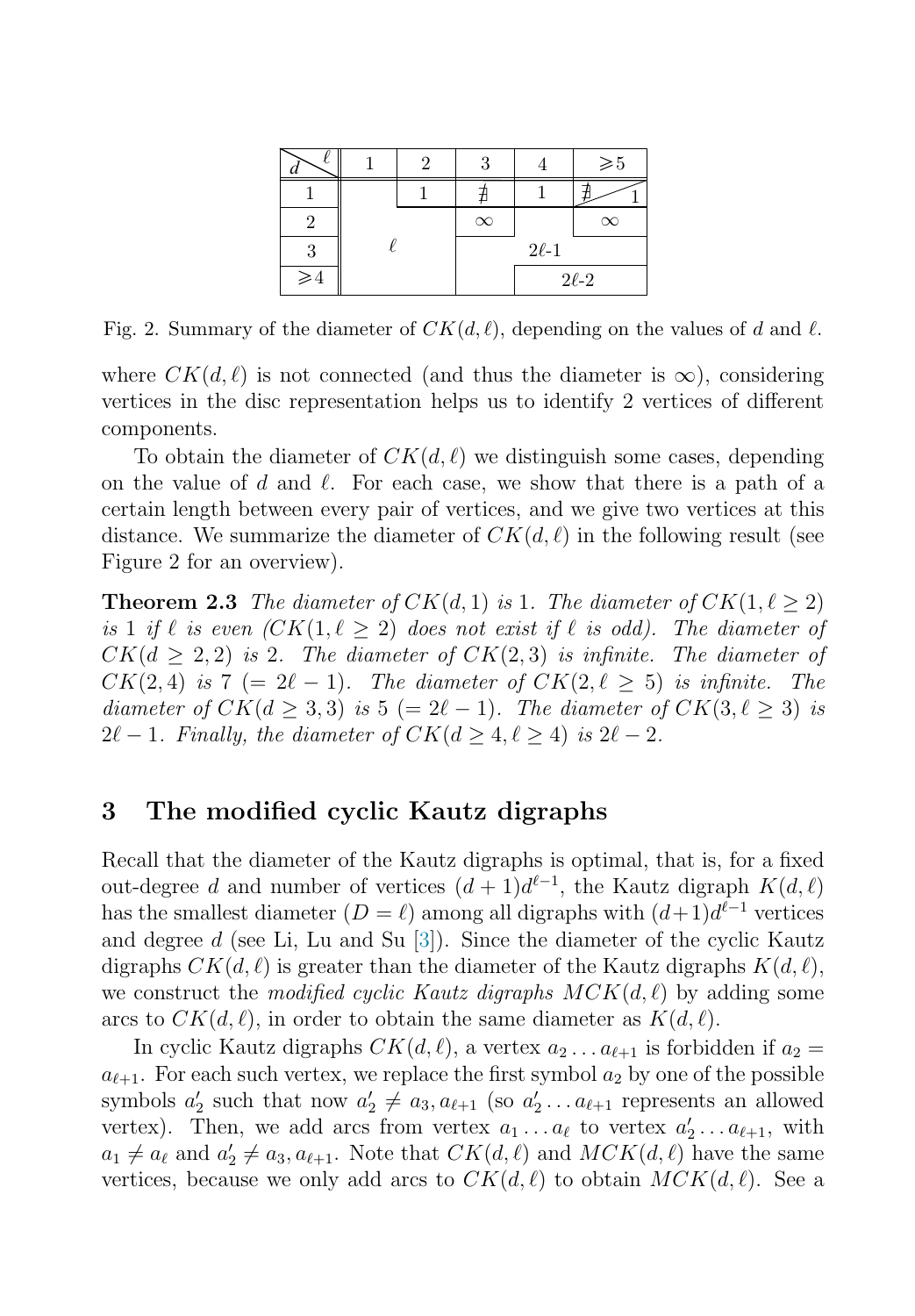

Fig. 3. Modified cyclic Kautz digraphs  $MCK(2, 3)$  and  $MCK(2, 4)$  (the thick lines are the arcs added with respect to the corresponding cyclic Kautz digraphs).

pair of examples of modified cyclic Kautz digraphs in Figure 3.

**Theorem 3.1** The modified cyclic Kautz digraph  $MCK(d, \ell)$  has the following properties:

- $(a)$  It is d-out-regular.
- (b) Its diameter is  $D = \ell$ , which is the same as the diameter of the Kautz digraph  $K(d, \ell)$ .

## **4 Line digraphs iterations of the cyclic Kautz digraphs**

As it was done with the Kautz digraphs  $K(d, \ell)$ , which are regular as said before, here we compute the number of vertices of the t-iterated line digraphs  $L^t(CK(d,\ell))$  of the cyclic Kautz digraphs  $CK(d,\ell)$ , which are non-regular digraphs. In contrast with the regular digraphs, the resolution of the nonregular case is not immediate. Indeed, this is an interesting combinatorial problem also for other non-regular digraphs. The diameter of a line digraph  $L(G)$  of a digraph G is  $D(L(G)) = D(G) + 1$ , even if G is a non-regular digraph, with the exception of directed cycles (see Fiol, Yebra and Alegre [\[2\]](#page-7-0)). Then, with the line digraph technique, we obtain digraphs with small diameter, small out-degrees and large number of vertices. Figure 4 shows an example of a  $CK(d, l)$  and its line digraph. We present the following result.

**Theorem 4.1** Let  $\ell \geq 3$  and  $d \geq 1$  be integers. Then the number of vertices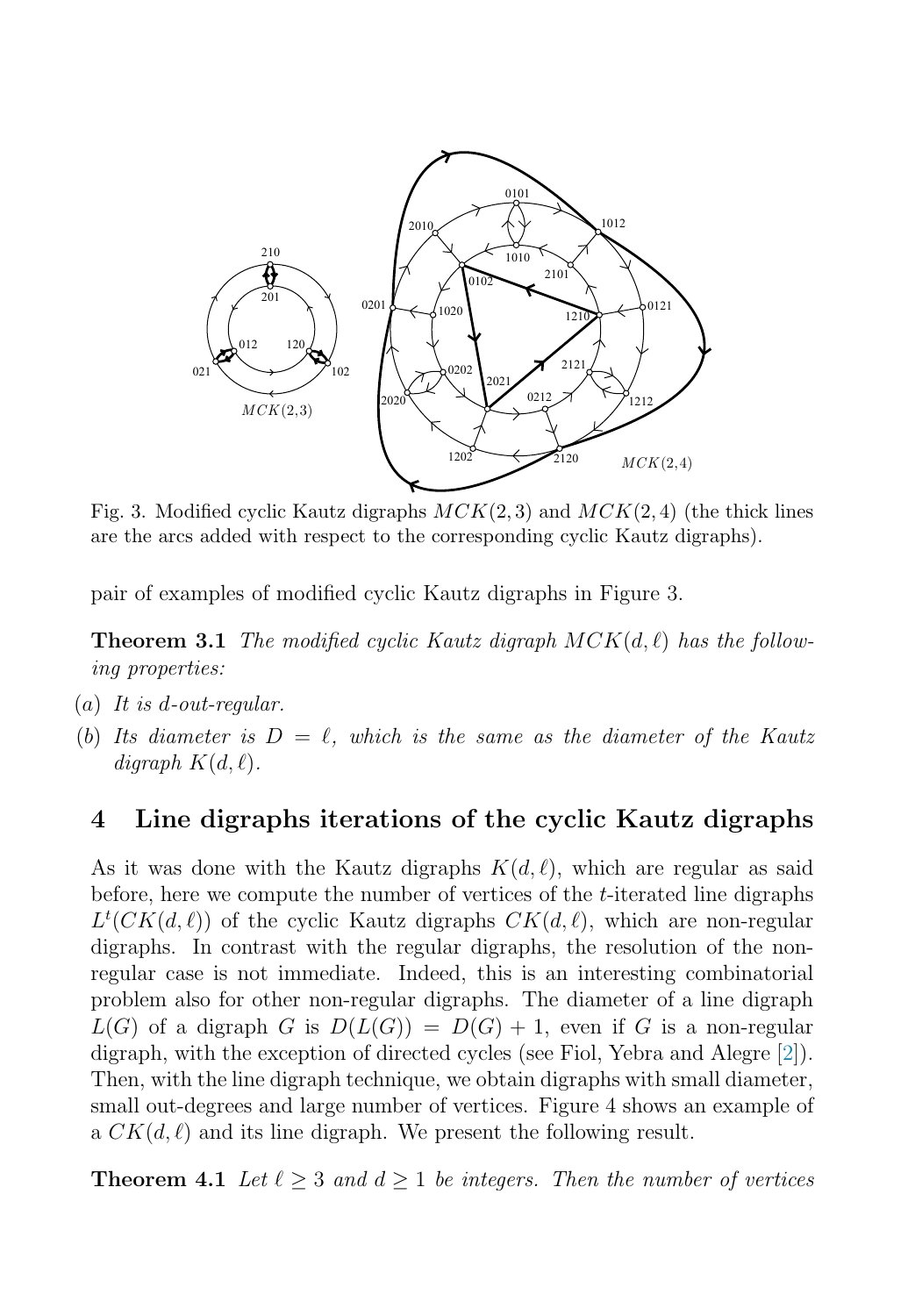

Fig. 4.  $CK(2, 4)$  and its line digraph at iteration  $t = 1$ .

of the iterated line digraph of  $CK(d, \ell)$  at iteration t, for  $1 \le t \le \ell - 2$ , is

$$
(d^{2} - d + 1)^{t}d^{\ell-t} + \frac{1}{2}(-1)^{\ell+1}(d-2)^{t}(d-1)d + \frac{1}{2}(-1)^{\ell}d^{t+1}(d+1).
$$

Recall that a vertex of  $CK(d, \ell)$  is a sequence of  $\ell$  characters from an alphabet of  $d+1$  symbols, such that consecutive symbols, and also the first and last symbols, are different. Two vertices of  $CK(d, \ell)$  are adjacent when they have the form  $a_1 a_2 \ldots a_\ell$  and  $a_2 \ldots a_\ell a_{\ell+1}$  (with  $a_1 \neq a_\ell$  and  $a_2 \neq a_{\ell+1}$ ). This suggests to represent an arc of  $CK(d, \ell)$  as a sequence of  $\ell + 1$  characters  $a_1 a_2 \dots a_\ell a_{\ell+1}$  satisfying  $a_i \neq a_{i+1}$  for  $1 \leq i \leq \ell$ ,  $a_1 \neq a_\ell$ , and  $a_2 \neq a_{\ell+1}$ . Note that  $a_1$  can be equal to  $a_{\ell+1}$ . The arcs of  $CK(d, \ell)$  are the vertices of the iterated line digraph of  $CK(d, \ell)$  at the first iteration  $t = 1$ . Two such vertices are adjacent when they have the form  $a_1 a_2 \dots a_\ell a_{\ell+1}$  and  $a_2 a_3 \dots a_{\ell+1} a_{\ell+2}$ , with  $a_1 \neq a_{\ell}, a_2 \neq a_{\ell+1}$  and  $a_3 \neq a_{\ell+2}$ . Therefore, a vertex of the iterated line digraph of a cyclic Kautz digraph  $CK(d, \ell)$  at iteration  $t = 2$  can be represented by a sequence of  $\ell + 2$  characters satisfying  $a_i \neq a_{i+1}, a_1 \neq a_{\ell}$ ,  $a_2 \neq a_{\ell+1}$  and  $a_3 \neq a_{\ell+2}$ . In general, for  $0 \leq t \leq \ell-2$ , the vertices of the iterated line digraph of a cyclic Kautz digraph  $CK(d, l)$  at iteration t are represented by sequences  $a_1 a_2 \dots a_{\ell+t}$  satisfying  $a_i \neq a_{i+1}$  for  $1 \leq i \leq \ell+t-1$ and  $a_i \neq a_{i+\ell-1}$  for  $1 \leq i \leq t+1$ . With these considerations, we obtain a system of recurrence equations for the sequences, which represent the numbers of vertices of  $L^t(CK(d, \ell))$  in all the possible cases. The solution of this system of recurrences gives us the result of this last theorem.

Note that, in general, the t-iterated line digraph of a cyclic Kautz digraph is neither a Kautz digraph, nor a cyclic Kautz digraph. But if the length is  $\ell = 2$ , then it is clear that  $CK(d, 2)$  (and all its iterated line digraphs) are Kautz digraphs.